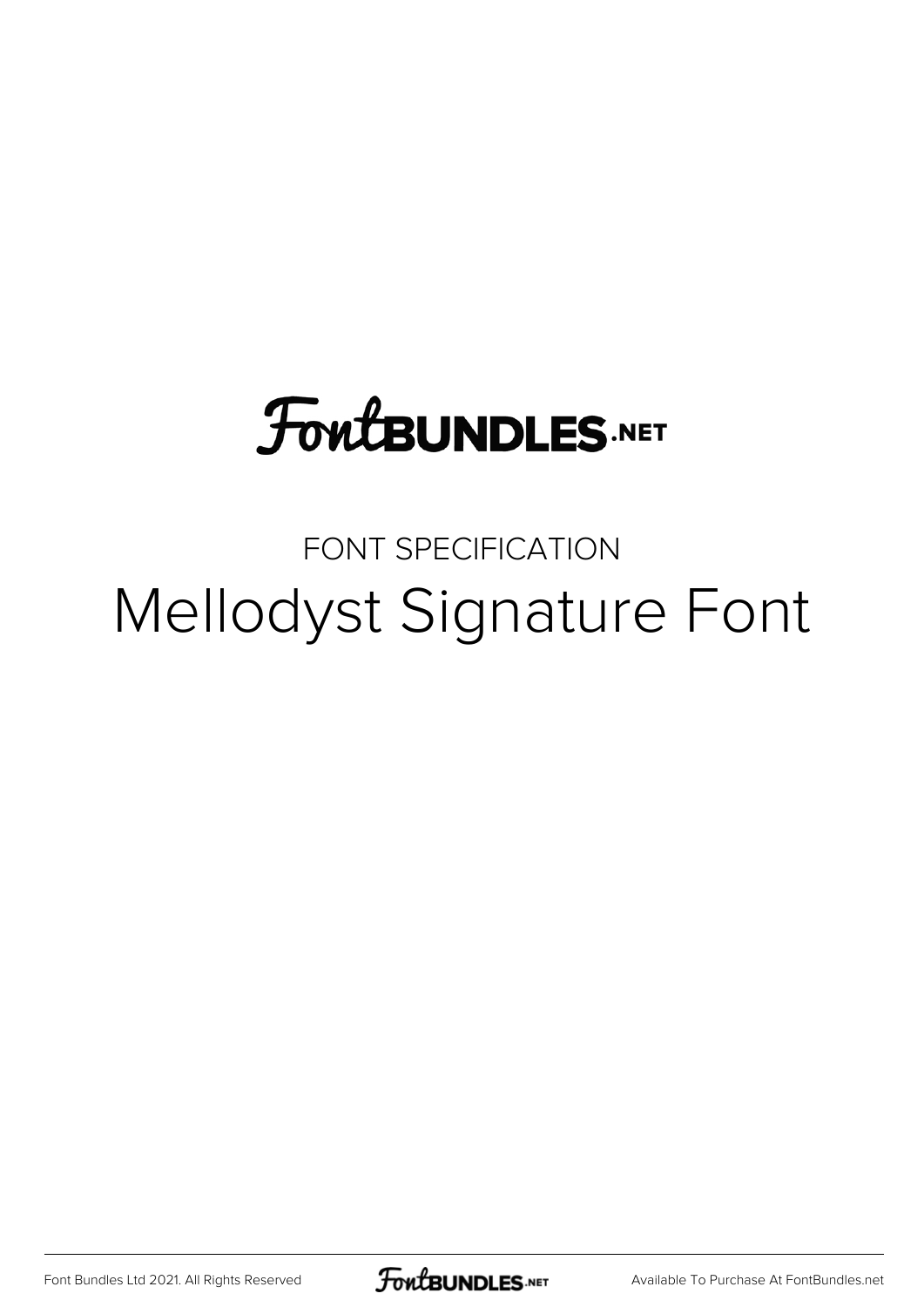### Mellodyst - Regular

**Uppercase Characters** 

 $A B C D S T G M T F L M U O P G R C T U U N S$  $\mathcal{U}/\mathcal{U}$ 

#### Lowercase Characters

abcdefghijk (naoparstavoryg

#### **Numbers**

0125956789

#### Punctuation and Symbols

All Other Glyphs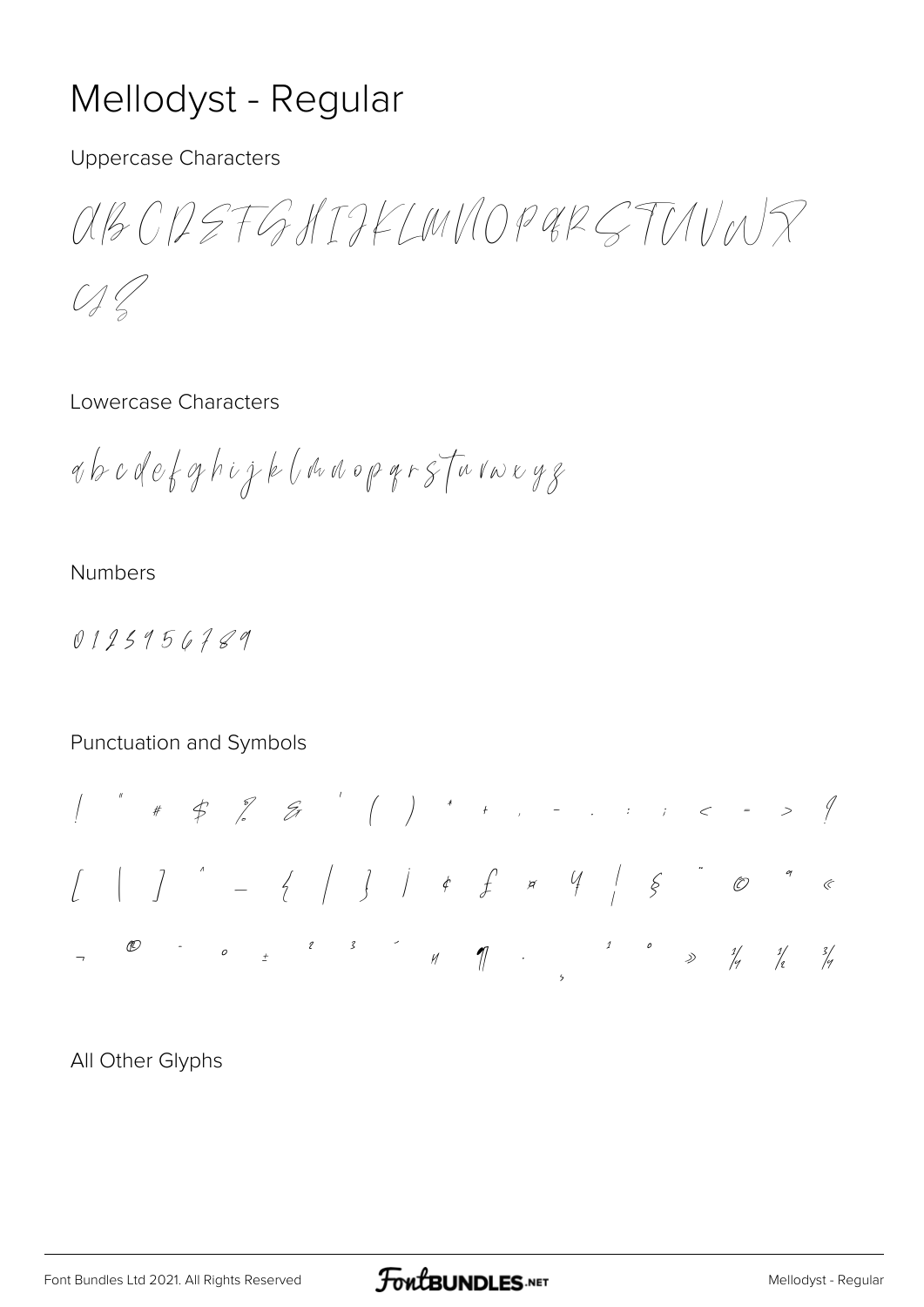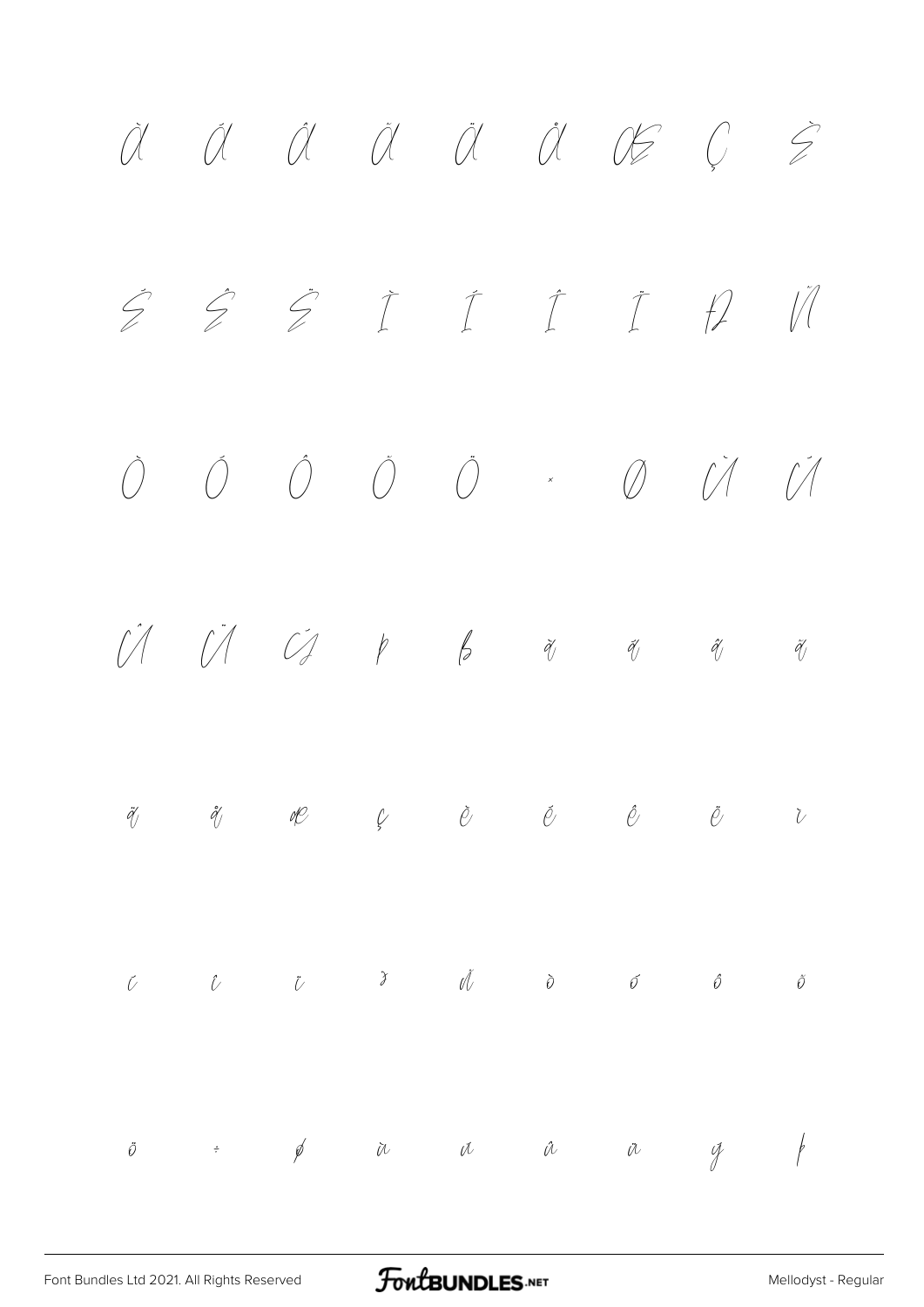ÿ Ā ā Ă ă Ą ą Ć ć Č č Ď ď Đ đ Ē ē Ė ė Ę ę Ě ě Ğ ğ Ī ī Į į İ ı Ĺ ĺ Ľ ľ Ł ł Ń ń Ň ň Ō ō Ő ő Œ œ Ŕ ŕ Ř ř Ś ś Ş ş Š š Ť ť Ū ū Ů ů